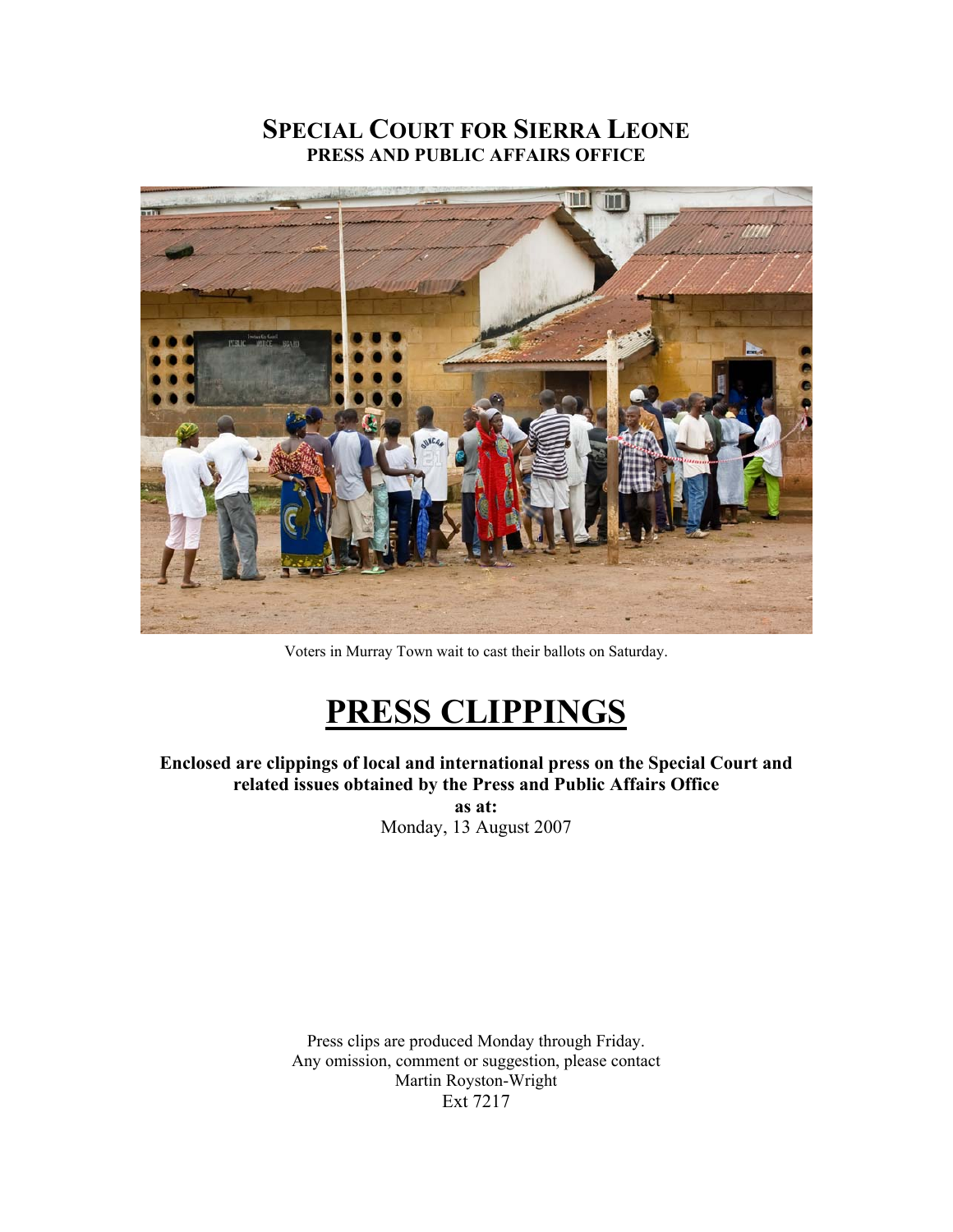| <b>International News</b>                               |           |
|---------------------------------------------------------|-----------|
| Who Might Lead the Country to Stability? / IRIN         | Pages 3-4 |
| Millions Flock to Vote in Sierra Leone / New York Times | Pages 5-6 |
| S Leone Elections 'Free and Fair' / BBC                 | Pages 7-8 |
| UNMIL Public Information Office Media Summary / UNMIL   | Pages 8-9 |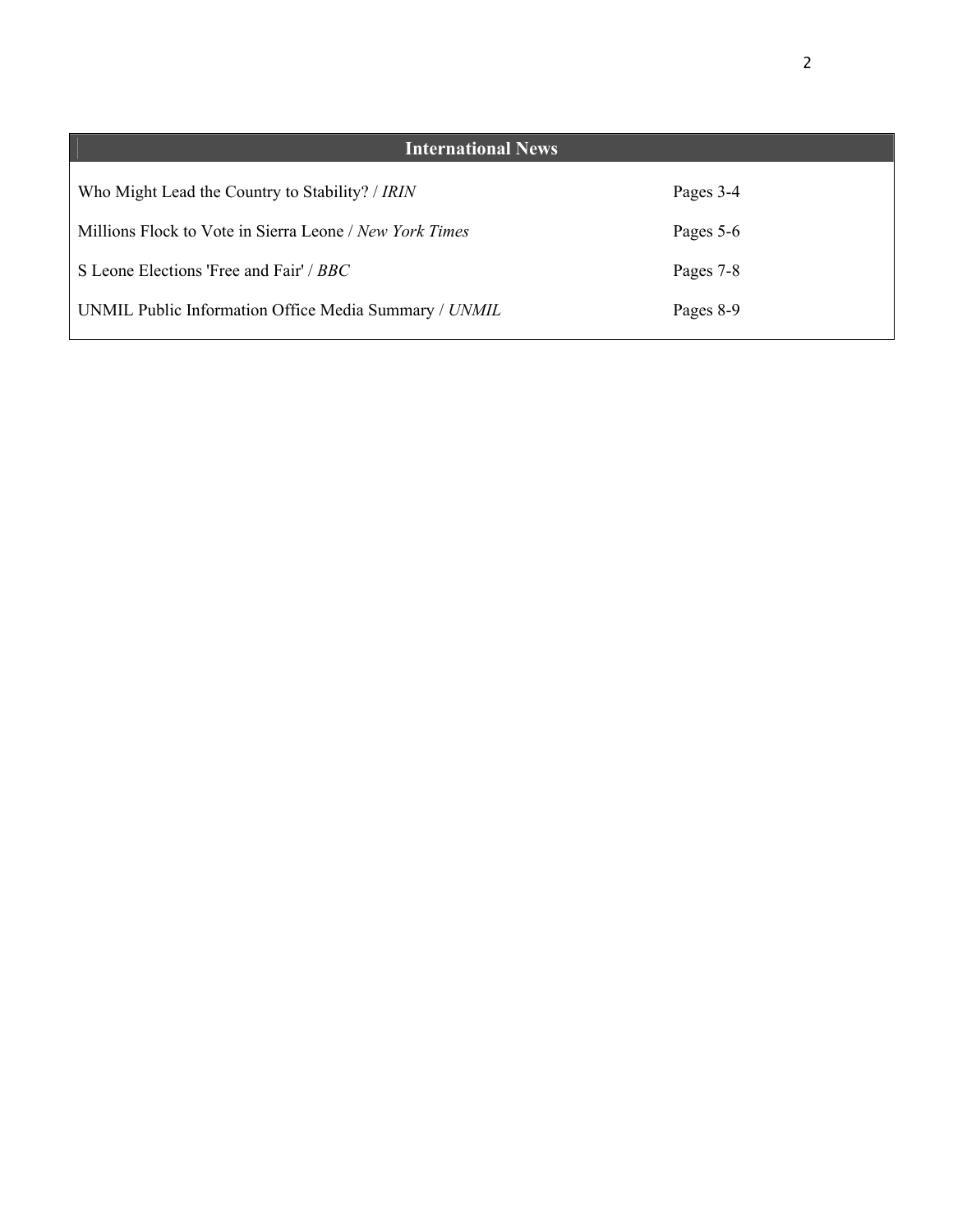## UN Integrated Regional Information Networks Friday, 10 August 2007

## **Who Might Lead the Country to Stability?**

#### Dakar

Elections in Sierra Leone will have an impact on the future role the UN will play in the country, according to UN Secretary General Ban Ki-moon. Until recently the country had the largest UN peacekeeping force in the world and still hosts a substantial UN support office. The elections will "help define an exit strategy" for the UN the Secretary General said in a May report.

Of the seven candidates for president, three are considered strong contenders:

## **The man to beat**

## **Solomon Berewa (SLPP)**

The current vice president, Berewa is President Ahmed Tejan Kabbah's chosen successor. The 69-year-old lawyer, commonly called 'Solo B', is known as a shrewd operator and considered by many to have been in control from behind the scenes for years. In the ruling Sierra Leone People's Party (SLPP) manifesto, President Kabbah calls Berewa "the best foreman to guide this country as we embark on the next phase of the construction."

Berewa is a Mende, the ethnic group that dominates the south and east of the country. However he is said to have lost support amongst many Mende. One reason, according to the International Crisis Group, is that he was justice minister at the creation of the Special Court for Sierra Leone which indicted Hinga Norman, who headed the militia that backed the government against rebels in the

## **Mr Clean**

## **Ernest Bai Koroma (APC)**

Ernest Bai Koroma is "the least politically experienced", according to the Crisis Group, and is widely seen as "a decent and honest leader". To win Koroma would have to overcome deep resentment and antipathy toward his party the All People's Congress (APC). When in power APC transformed the country into a dysfunctional one-party state and is seen by many as having sown the seeds for the decade long civil war.

Koroma is a Temne, an ethnic group in the north of the country where APC gets most of its support, along with in the capital, Freetown. Koroma lost to President Kabbah in the last presidential election in 2002, gaining only 22 percent compared to Kabbah's 70 percent.

## **The spoiler**

## **Charles Frances Margai (PMDC)**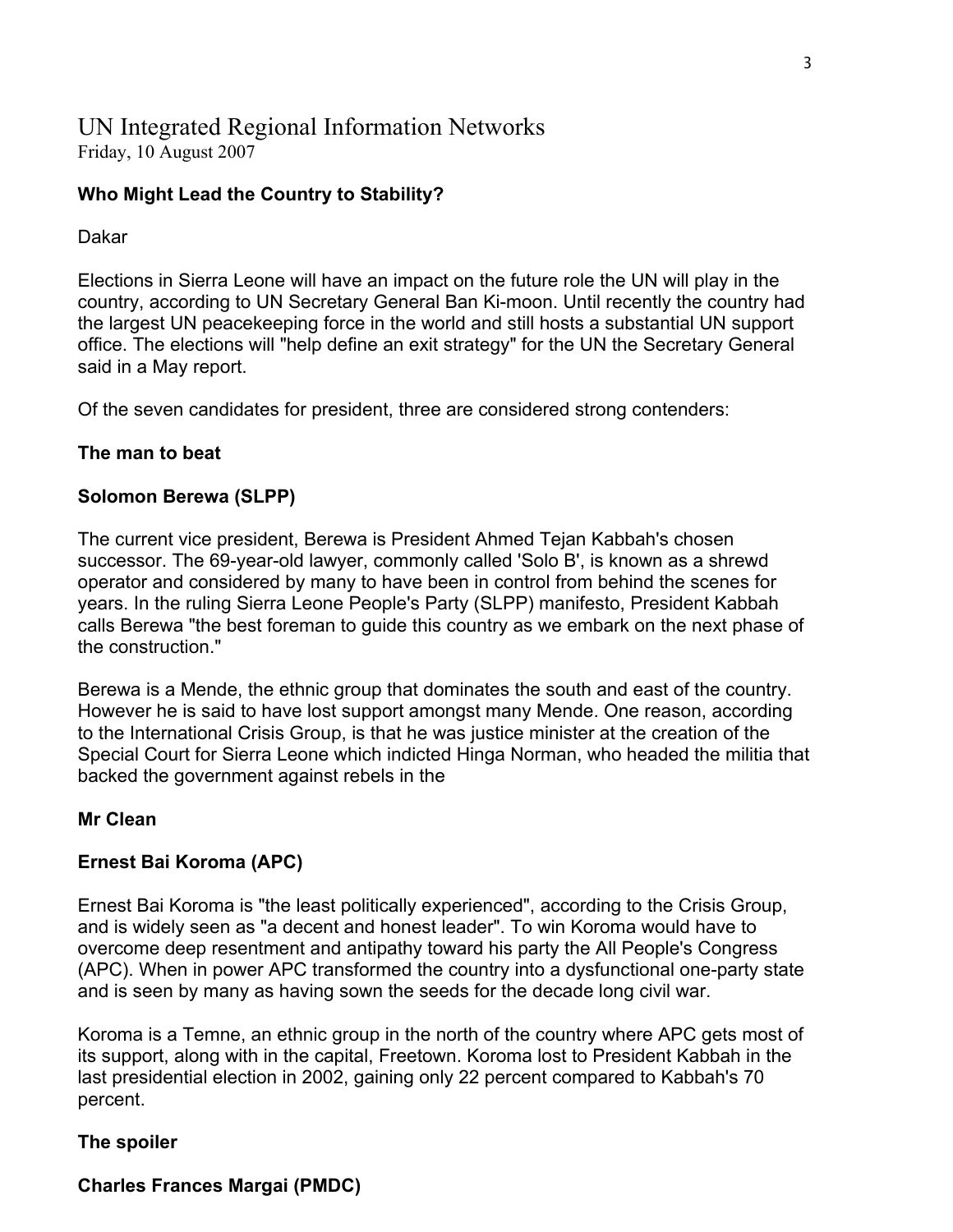Like Berewa, Charles Margai is an ethnic Mende. He is also a nephew of the first prime minister and a son of the second. He left the SLPP in 2005 after it passed him up as its presidential candidate and caused a political storm when he formed the People's Movement for Democratic Change (PMDC). His subsequent arrest by the government on 'conspiracy' charges threw his supporters into a fury.

Margai has effectively divided the ruling party - a situation that can only benefit the opposition APC. The party's motto is 'positive change.' Its manifesto says the party came "in response to [the people's] call for a radical departure from the negative and unprogressive political traditions that have characterised bad governance over three decades."

The remaining four candidates are:

- Alhaji Amadu Boie Jalloh (National Democratic Alliance)
- Andrew Turay (Convention People's Party)
- Kandeh Conteh (Peace and Liberation Party)
- Abdul Karim (United National People's Party)

## **Parliamentary elections**

Unicameral system - 124 seats

(112 members elected by popular vote; 12 seats reserved for paramount chiefs and filled through separate elections)

*Source: African Elections Database*

## **POLITICAL PARTY- # OF CANDIDATES -# OF FEMALE CANDIDATES**

- All Peoples Congress 12 11
- Convention People's Party 62 6
- National Democratic Alliance 88 7
- Peace and Liberation Party 20 2
- People's Movement for Democratic Change 111 12
- Sierra Leone People's Party 112 17
- United National People's Party 49 6 Independents 12 3
- TOTAL 566 64

11 percent of parliamentary candidates are women. For the first time in the country's history, NDI says, a number of candidates are persons with disabilities.

## *Source: National Democratic Institute*

*[ This report does not necessarily reflect the views of the United Nations ]*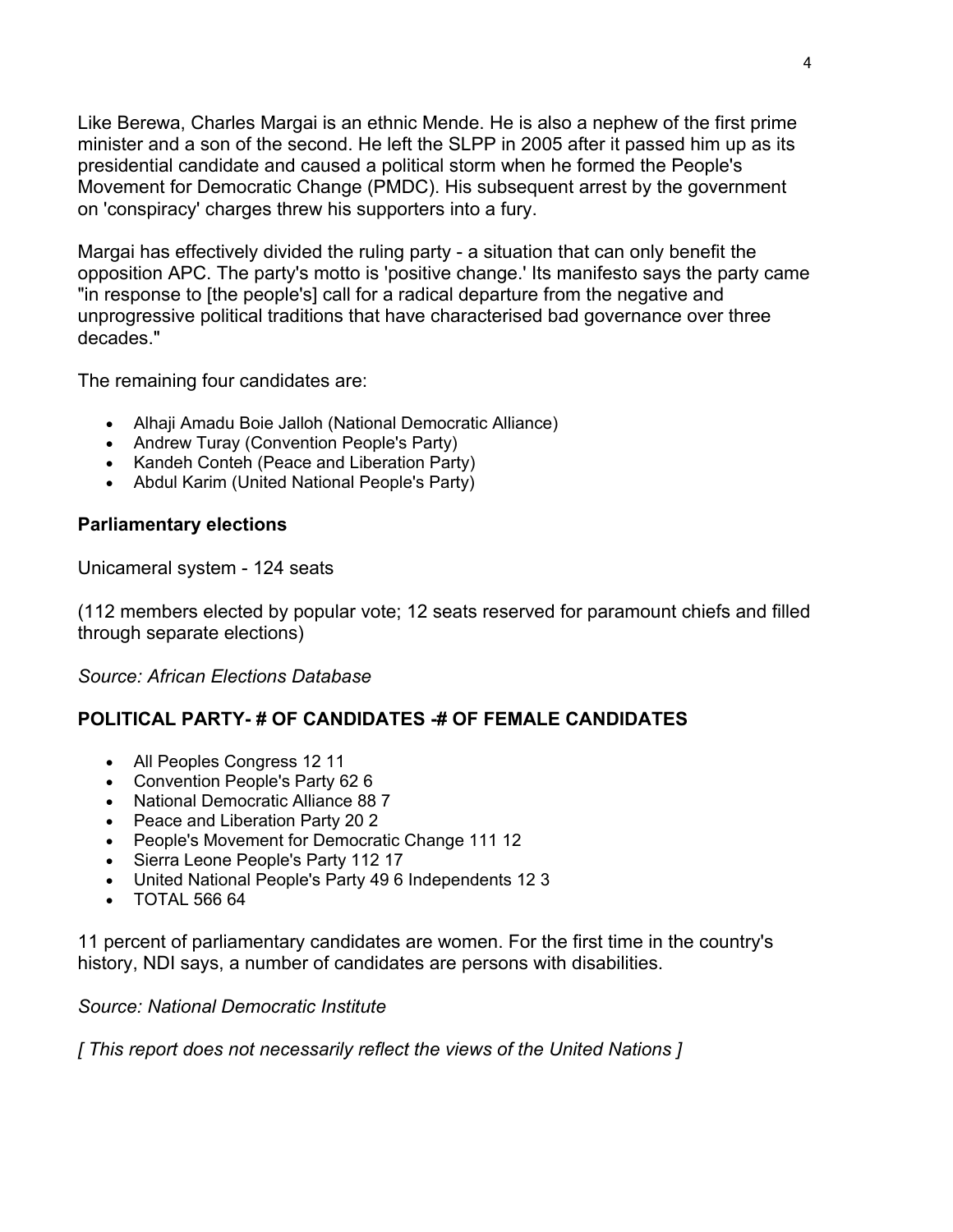## New York Times Sunday, 12 August 2007

#### **Millions Flock to Vote in Sierra Leone**

#### By LYDIA POLGREEN



Rebecca Blackwell/Associated Press

A handful of police officers struggled to keep order Saturday at a polling station in Freetown.

DAKAR, Senegal, Aug. 11 — Millions of people lined up to vote in Sierra Leone in the first election since United Nations peacekeeping efforts ended two years ago, ready to choose the first new president since the country's brutal civil war in 2002 and close a grim chapter in the country's history.

Turnout appeared to be high as torrential rains that have drenched the country over the past few days eased, and voters waited in a light drizzle to cast their ballots for president and Parliament.

"The real significance of this election is in its conduct and not really in its outcome," said Lansana Gberie, an analyst and author who has written extensively about the wars that have wracked his country. "If they are peaceful and there is transfer of power with no violence, it shows that Sierra Leone has turned a corner."

The election is a bookend to a violent era that turned Sierra Leone, a hilly, palm-fringed country roughly the size of South Carolina on the southern coast of West Africa, into an indelible symbol of human brutality.

The war began in 1991, when a band of rebels led by a retired soldier and journalist named Foday Sankoh attacked from a jungle hideout in western Liberia. Trained in Libya's insurgent camps and backed by the Liberian warlord Charles G. Taylor, Mr. Sankoh's Revolutionary United Front unleashed a tide of death and misery that would leave hundreds of thousands of people homeless, maimed, raped or dead.

The war's signature atrocity — the amputation of hands, feet and ears — arose in part as a bloody answer to a campaign slogan in the 1996 election, when Ahmad Tejan Kabbah, who was elected president that year and is to retire after this election, told his supporters that the future was in their hands.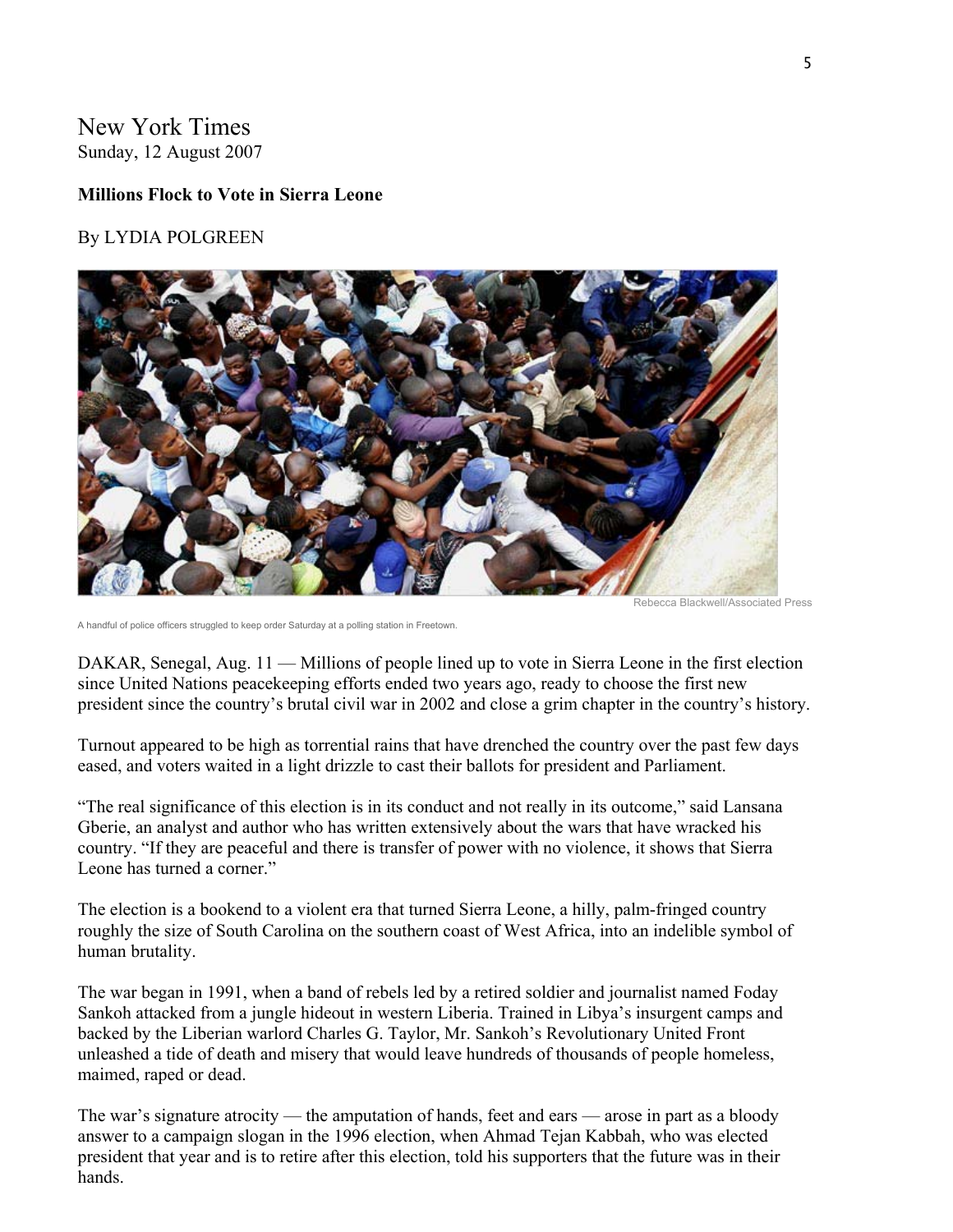Sierra Leone has made some strides since then. Its army and police force have been reformed from incubators of coup plots into instruments of order and public service. A few hundred miles of roads have been built, and 153 schools and 76 hospitals and clinics have been erected or rehabilitated. Special schools have been established to help students forced out of school by war, putting lanky teenagers into third-grade classrooms.

Some of the men most responsible for the war atrocities — recruiting child soldiers, rape, amputation and looting — have been convicted by the international tribunal set up in the capital, Freetown, after the war. Mr. Taylor, the war's mastermind, is awaiting trial in The Hague after being arrested last year.

But many of the problems that led to the war persist. The vast gulf between the richest citizens who control political power, and the country's diamonds and other resources — and the poor masses remains larger than ever. Efforts to tackle endemic corruption have foundered as entrenched political elites have thwarted attempts to loosen their grip on the country's purse strings.

Most troubling of all is the country's huge generation gap. Unemployment among young people more than half of Sierra Leone's population is under the age of 35 — stands at 80 percent. Of the 71,043 combatants who were demobilized in a United Nations-sponsored program that gave them cash and job training, only 42 percent found work, according to a survey of combatants in 2004.

"The peace dividend had not been delivered, and that is a source of instability," said Val Collier, former head of the country's anticorruption commission, who says he was forced out after trying to prosecute senior government officials. "There is so much left undone, even now five years after the end of the war."

Unlike many African presidential elections, this one is highly competitive and no one is sure what the outcome will be among the three major candidates. The main political parties tend to fracture along geographic and ethnic lines rather than ideological ones.

The incumbent, Mr. Kabbah, is stepping down, and his vice president, Solomon Berewa, is running as his chosen successor on the platform of the ruling party, the Sierra Leone People's Party, which is largely supported by the Mende people. Charles Margai, the scion of a prominent political family, is hoping to win the presidency with a breakaway faction of the ruling party. Ernest Koroma, a respected businessman who lost to Mr. Kabbah in 2002, leads the All People's Congress party, which is largely made up of the Temne ethnic group. The winning candidate must win 55 percent of the vote to avoid a runoff.

"For the first time there is serious competition between the ruling party and the main opposition parties," said Victor Angelo, the top United Nations official in Sierra Leone. "It is very difficult to say who will win. This is a major test for democracy."

Marie-Anne Isler, the chief European Union observer, told Reuters that the vote appeared to be going well.

"There are long queues throughout the country and the process seems to be well organized and peaceful," she said.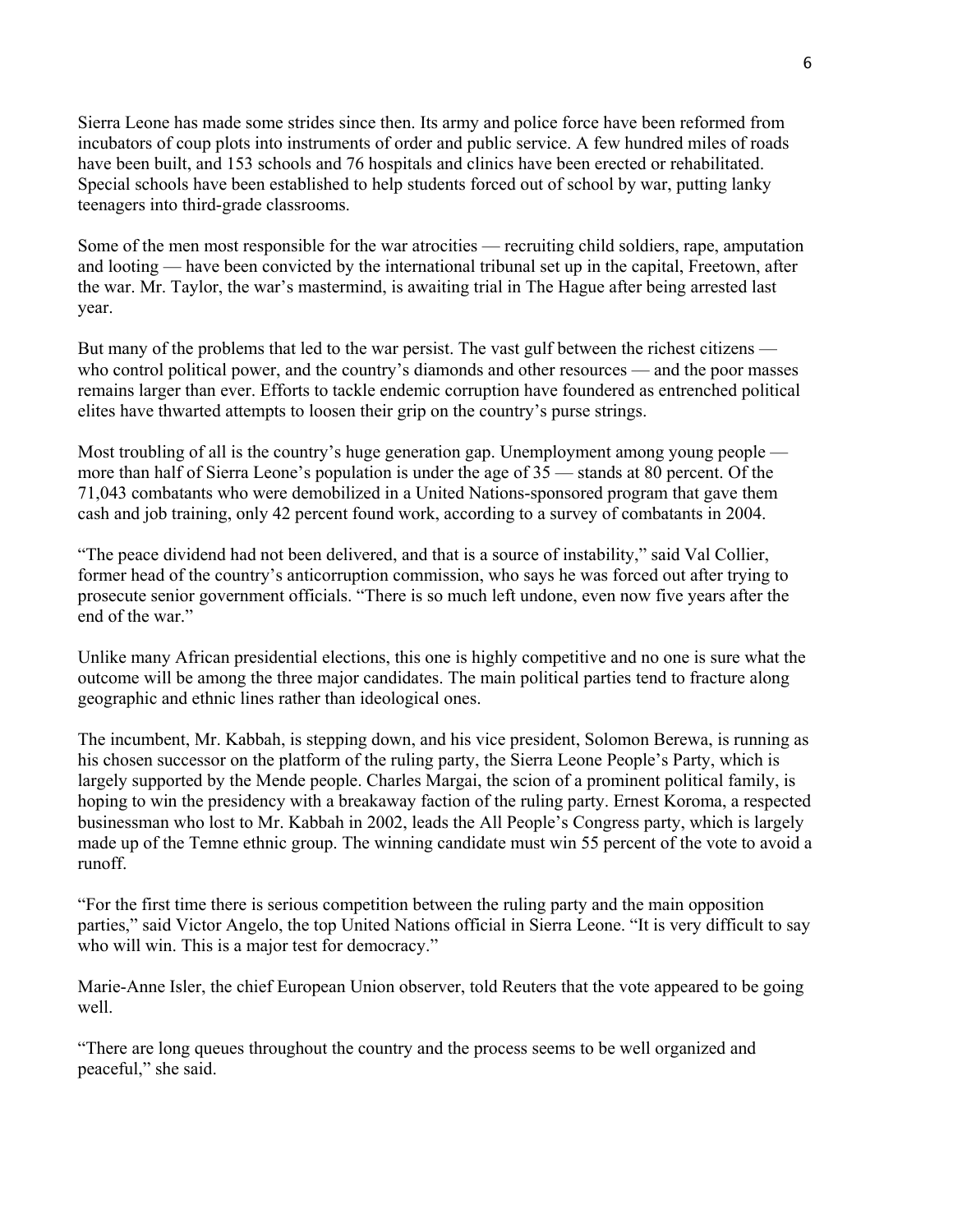BBC Monday, 13 August 2007

#### **S Leone elections 'free and fair' Sierra Leone's presidential and parliamentary polls were free, fair and credible, election observers have said.**

They said the ballot went smoothly and the presence of police gave confidence to voters. Preliminary official results are expected on Monday.

Presidential candidates need 55% of the vote in order to avoid a run-off.

The election is only the second since Sierra Leone emerged in 2001 from a decade-long civil war, during which an estimated 50,000 people were killed.

The previous poll in 2002 was organised by the United Nations, which still had peacekeepers on the ground.

This time, Sierra Leoneans were in charge.

The head of the national electoral commission, Christiana T horpe, told the BBC that the election had proceeded very smoothly.

The EU's chief election observer, Marie-Anne Isler Beguin, said she was satisfied with how the election was conducted.

"Of course we have a good view now, a good picture of what happened and we at this moment can be satisfied with the global participation and the global organisation."

#### **High turnout**

The ballots are being counted in public - in full view of the party agents - in the country's 6,000 polling stations.

Correspondents say the large turnout was a sign of the population's determination to see Sierra Leone turn its back on years of instability and a civil war.

There had been tension in the run-up to the elections and some feared violence but the police reported no major incidents.

Seven presidential candidates are vying to replace Ahmad Tejan Kabbah, who is stepping down after serving the maximum two terms.

Three are considered front-runners.

Mr Berewa, who is vice-president of the governing Sierra Leone People's Party, faces a

#### **SIERRA LEONE KEY FACTS**

**1787:** Set up as a freed slaves' settlement which became a British colony **1991:**10-year civil war began **50,000** people killed in the conflict **Thousands** more had limbs chopped off **2002:** Post-war elections organised by United Nations **2005:** 17,000 UN peacekeepers left This poll run by**new electoral commission 2.6m** voters **566** parliamentary candidates **112** parliamentary seats **Seven** presidential contenders Front-runners: - APC's **Ernest Bai Koroma** - PMDC's **Charles Margai** - SLPP's **Solomon Berewa**

EU's chief election observer Marie-Anne Isler Beguin

**rganisation**



44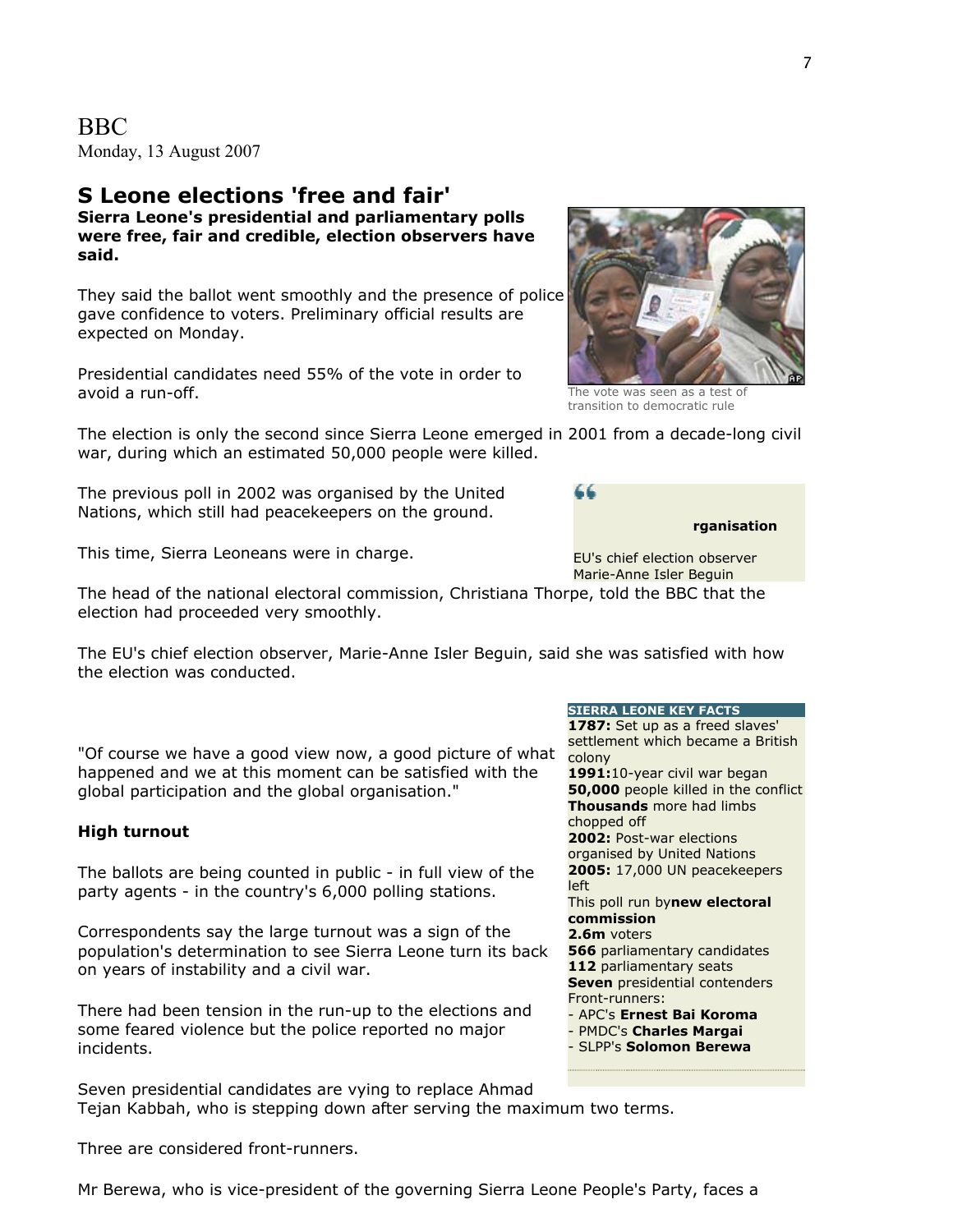challenge from Ernest Bai Koroma, of the All People's Congress, which was in power for two decades leading up to the civil war.

A new political party led by a former minister, Charles Margai, will also make it harder for any candidate to secure 55% of the vote in order to avoid a run-off next month.

In addition, more than 500 candidates are vying for just over 100 parliamentary seats.

About 2.6 million of the country's five million people were registered to vote. Final results are expected within 12 days.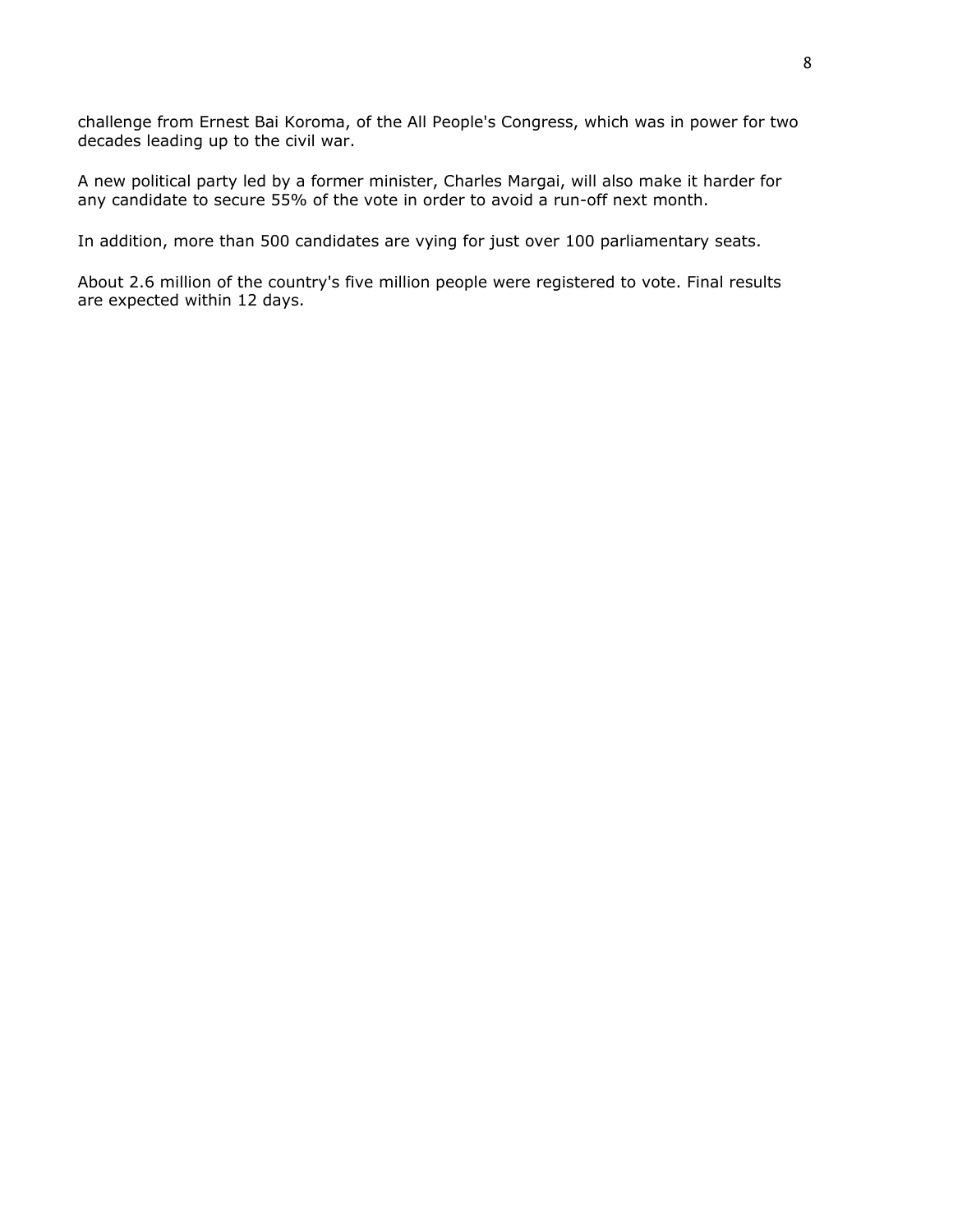# **United Nations Nations Unies**

United Nations Mission in Liberia (UNMIL)

## **UNMIL Public Information Office Media Summary 10 August 2007**

*[The media summaries and press clips do not necessarily represent the views of UNMIL.]*

## **International Clips on Liberia**

## **Liberian police chief sanctioned after Monrovia port battle**

MONROVIA, Aug 10, 2007 (AFP) - Liberian police chief Beatrice Munnah Sieh has been put on probation and will undergo training abroad after a violent clash between police and security staff at Monrovia port, an official said Friday.

## **International Clips on West Africa**

## **Elections Coincide With Prophet's Appointment Anniversary**

Aug 10, 2007 (The Independent/All Africa Global Media via COMTEX) -- The elections in Sierra Leone scheduled for August 11 have coincided with the prophetic appointment of Muhammad, the founder of Islam. The 27 of Rajab of the Islamic calendar this year falls on August 11.

## **Sierra Leone readies for defining vote**

FREETOWN, Aug 9, 2007 (AFP) - Sierra Leoneans will on Saturday vote in presidential and legislative elections expected to see the West African country turn the page on its decadelong civil war fuelled by "blood diamonds". The elections are only the second since the country emerged from one of the most brutal wars in modern history and the first Sierra Leone is organizing after the departure of some 17,500 UN peacekeepers in 2005.

## **Local Media – Newspaper**

## **President Reprimands Police Inspector-General**

*(The News, The Informer, The Analyst, The Inquirer, Public Agenda, Daily Observer, Heritage and National Chronicle)*

• Addressing a news conference yesterday, Presidential Press Secretary, Mr. Cyrus Badio announced that President Ellen Johnson Sirleaf placed Liberia National Police Inspector-General Beatrice Munnah Sieh on probation and asked her to undergo a month's training in leadership and strategic management abroad.

## **Beninoise President and SRSG Hold Talk on National Security**

*(The Analyst, The News, The Informer, Daily Observer, Heritage and National Chronicle)* 

• During a meeting of the President of Benin, Dr. Boni Yayi and the Special Representative of the Secretary-General, Mr. Alan Doss Wednesday, President Yayi thanked UNMIL for helping to restore peace to Liberia and hoped the Mission will continue its engagement with President Ellen Johnson Sirleaf and her Government. For his part, Mr. Doss assured that the Mission will remain in Liberia until the Country's security forces were adequately ready to protect the State.